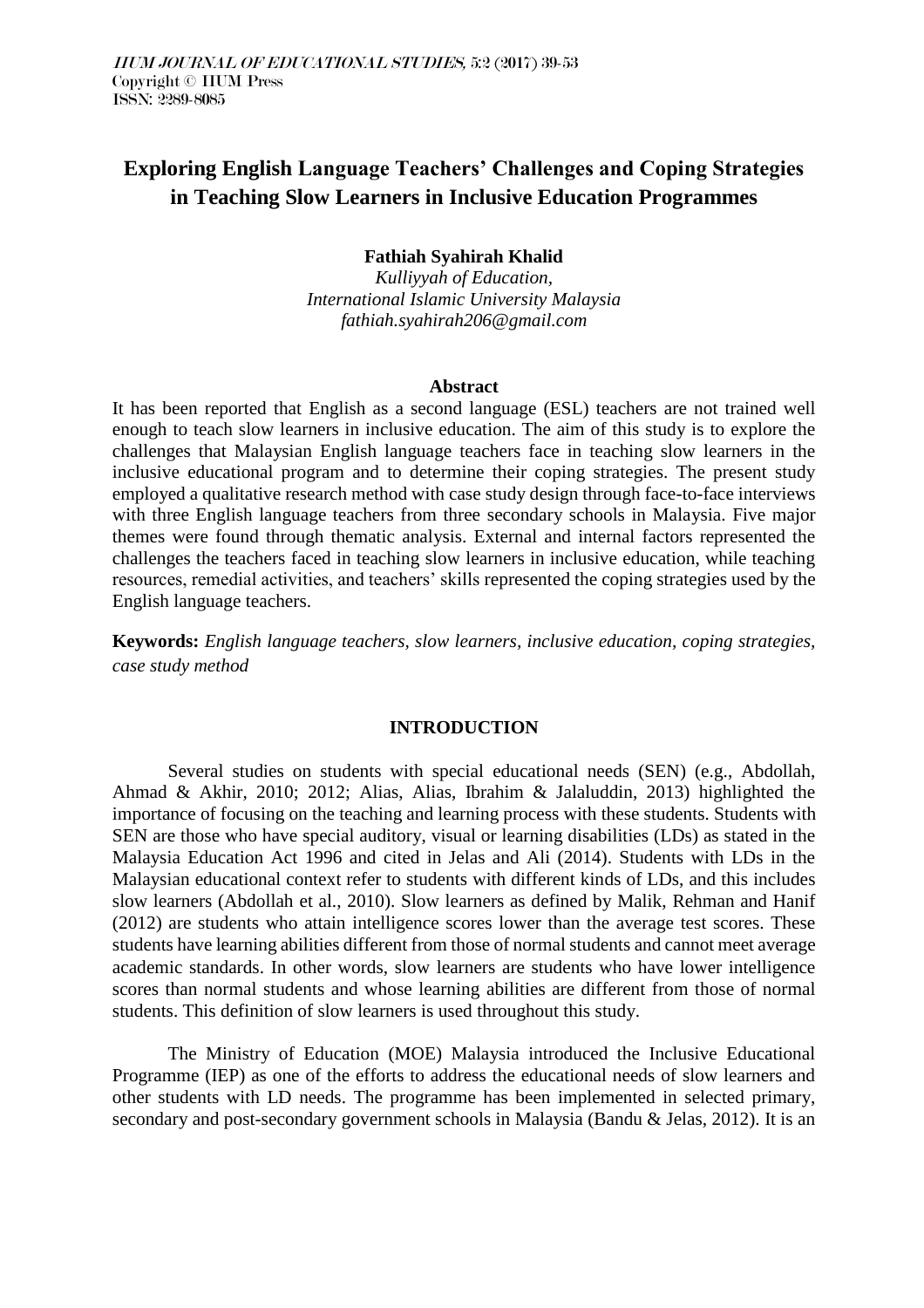initiative from the MOE Malaysia to provide equal educational chances for every student, as well as being one of the aspirations in the Malaysia Education Blueprint 2013-2025 (Ministry of Education Malaysia, 2013a). The IEP is defined as "an educational programme for a pupil with special educational needs, which is attended by a pupil with special educational needs together with other pupils in the same class in a government school or government-aided school" (Ministry of Education Malaysia, 2013b, p.10). It emphasises that students with LDs and normal students receive their education in the same class. Undoubtedly this initiative encourages equality between these two groups of students. However, at the same time, it poses a challenge to some teachers, particularly those teaching English, as a majority of the learners are not first language speakers of English. But given the importance of English in Malaysia, students of all abilities have no choice but to learn it as a school subject.

Students in the IEP are of different academic abilities. Thus teachers have encountered various problems in teaching these students. In a study involving autistic children within an inclusive classroom setting, Zuki and Rahman (2016) discovered challenges related to cognition and managing student behaviour. Additionally, the teachers faced language and communication problems in classroom instruction. A study conducted by Nasir and Effendi (2016) discovered a host of other challenges: a lack of appropriate teaching resources, early intervention programs, essential facilities, readiness to work with special children and teaching materials. These are the challenges faced by teachers when teaching special needs students in the IEP. In Chimhenga (2017), teachers of dyslexic children experienced difficulties caused a lack of instructional resources, a lack of skills in managing special needs students, and large classes. Slow learners represent one category of students in the IEP. A major characteristic of these learners is that they have little interest in learning and schooling (Arini, Choiri & Sunardi, 2017). Maintaining their learning interest, as discovered by Hadi (2016), is a daunting challenge for teachers. A study conducted by Shaw (2010) revealed that large class sizes is the problem teachers encountered when teaching slow learners in IEP. This is also one of the findings of Mirani and Chunawala (2015). They found that large classes, time constraints and an extensive syllabus are the problems that teachers faced in teaching slow learners in an inclusive classroom. In addition, a lack of exposure and training on guiding slow learners posed some difficulties to teachers (Yadav, 2016).

One of the theories related to helping slow learners in their learning process is Reuven Feuerstein's Mediation learning experience (MLE) theory. Feuerstein proposed that mediation is important for students to fully benefit from either formal or informal learning (Seng, 2003). This shows that mediation from parents, teachers or friends is crucial in the learning process. MLE was defined by Tzuriel (2001) as "an interactional process in which an adult interposes him or herself between the child and a set of stimuli and modifies them by affecting their frequency, order, intensity, and context" (p.24). The MLE theory originally emerged from cases of mental retardation or emotional disturbance, and was later extended to include students from various learning abilities and backgrounds (Tzuriel, 2001). The strength of the theory is that it focuses on what students are capable of doing rather than on their disabilities. In the case of slow learners, Feuerstein believed that teachers should exert an effort on developing their abilities instead of highlighting what they cannot do or accomplish. This idea is supported by Presseisen and Kozulin (1992), who emphasized the position of mediation in human learning. They were of the view that children learn about a harmful stimulus through a complex process of mediated learning, which occurs with mothers or caretakers and not through direct experience with the stimulus. They pointed out that learning through direct exposure to stimuli and learning directed by human beings are two entirely different forms of learning.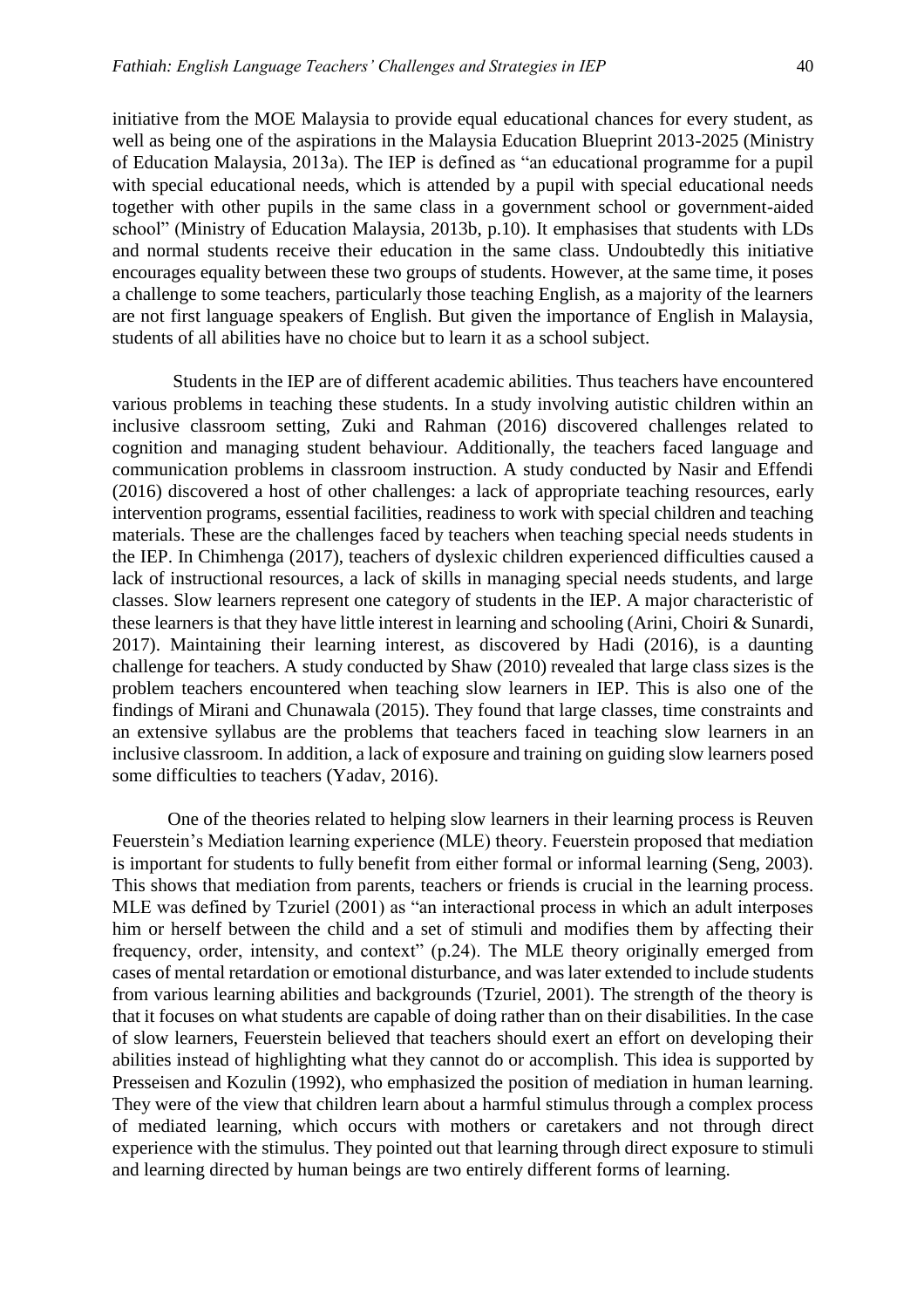According to Feuerstein, an individual's cognitive development is influenced by the quality of his/her interaction with the environment through "intentional human beings" (Seng, 2003). Seng (2003) defined "intentional human beings" as teachers. In other words, he opined that the quality of an interaction between students and the environment, which is mediated by teachers impacts on students' cognitive development. Feuerstein (1990; as cited in Seng, 2003) believed that genetics is not the only factor that influences one's ability to learn. In addition, Tzuriel (2001) noted that Feuerstein in this theory had three main viewpoints. Firstly, he agreed that an individual's cognition is modifiable and adaptable to demands in the environment. In other words, the environment to some extent is related to an individual's cognition. Secondly, the modifiability of human cognition can be found in all individuals regardless of age, etiology, and severity of condition. Lastly, Feuerstein also believed that MLEs are more beneficial in the process of modification than unmediated experiences. In short, he believed mediated experiences have more impact on the modification of one's cognition than unmediated ones. In addition, interaction that occurs between a mediator and a child also improves and/or creates cognitive functions in the child's cognition (Tzuriel, 2001).

In the Malaysian educational context, all English language teachers including the mainstream ones are responsible for teaching the language in the IEP. Some of them have not had any proper exposure and training to teach students in this programme. An observation was made by Paul (2016) that ESL teachers, as well as teachers of other subjects, often lack the skills of supporting slow learners. This is a setback that can lead to subsequent problems in the teaching and learning process if not carefully addressed. Teachers who are not well-trained in teaching these students may not notice the problems and choose to stop teaching them. As a result, these students are neglected in the class and may end up finding learning uninteresting. They might also feel that going to school is worthless, thus deciding to skip school. Therefore, education stakeholders must address this issue to avoid further problems, including literacy and social problems amongst students.

Teachers of slow learners in the IEP or those identified as one of the mediators in the MLE theory must be exposed to the realities of teaching slow learners. However, most previous studies have not specifically examined the teaching of English to slow learners. Their focus has been general rather than specific (e.g. Abdollah et al., 2010, 2012; Alias et al., 2013; Bandu & Jelas, 2012; Borah, 2013). The literature does not contain enough information on how English should be taught to slow learners in the IEP context, and the challenges such an endeavor brings. Hence, this study aims to fill the gap by focusing on the challenges English language teachers face when teaching slow learners in the IEP. The study was conducted with the hope of helping teachers, school administrators and education stakeholders to get an understanding of the challenges that confront the teachers of English within an IEP setting so that necessary efforts can be taken to ensure greater success in the teaching and learning process. It also aims to explore the strategies teachers use to overcome the challenges so that other teachers can adopt the strategies when teaching students in the same setting.

#### **METHODS**

## **Setting and Design**

This exploration followed a critical inquiry case study design to generate in-depth findings on the challenges confronting English teachers when teaching slow learners in an inclusive classroom, and the strategies they used to cope with the challenges.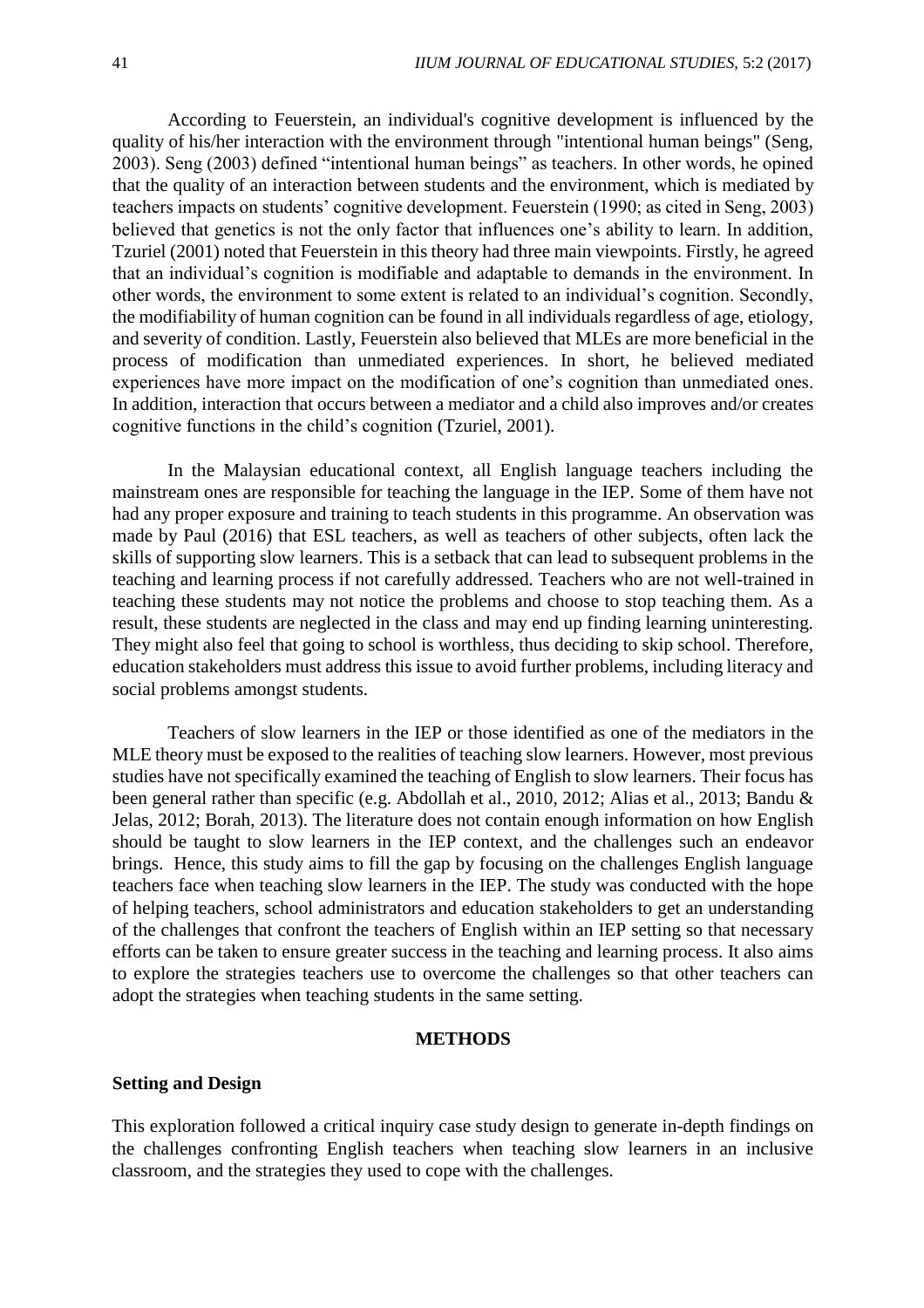## **Participants and Participant Selection**

Three English language teachers from three different secondary schools located in Kuala Lumpur, Malaysia were selected as the participants through a purposive sampling technique. Purposive sampling was used in this study to ensure that the participants involved had the information that this study aimed to explore. The participants were sought based on two criteria. The first criterion was that they must be teaching English in an inclusive classroom that comprised different levels of ability. The second criterion was that there were slow learners in their class. All of the participants involved in this study are female. The first participant, in her forties, is an Indian. Meanwhile, the second and third participants, in their thirties, are both Malay. All of the participants had a degree in teaching English language, but not in special education. They also had more than four years of experience in teaching English language in schools. They had been teaching English language to slow learners in inclusive classrooms for at least one year. The first participant teaches English to thirteen to fifteen-year-old students. The second and third participants teach English to students who are sixteen to seventeen years old.

#### **Instrument**

The data was obtained through three different semi-structured interview sessions. Each interview session lasted for not more than 30 minutes. A protocol consisting of ten questions were used in the interview sessions. The researcher also asked follow-up questions that were relevant to participants' responses. The interview guide used in this study is attached in the appendix.

#### **Data Collection**

Firstly, information on the inclusive educational programme in School A was gathered from an English language teacher of School A via phone calls. It was done to confirm that the teacher had the two criteria decided a priori (i.e., teaching English language in an inclusive classroom with slow learners in their class). The teacher was informed of the purpose of this study. The same process was followed to approach the English language teachers in Schools B and C. The researcher conducted face-to-face interviews with the participants after agreeing on the venue, date and time. The interview sessions were conducted at a place with minimal disturbance in order to ensure the clarity of the video and audio. Each interview session lasted for not more than 40 minutes.

#### **Data Analysis**

A thematic analysis was used in the data analysis. Verbatim transcriptions of each interview were made by the researcher. All transcriptions were read thoroughly before they were systematically coded. In this process, any unwanted information was deleted. The participants' answers were categorised under several codes, which comprised small meaningful units of data available in the transcriptions. After all the information in the transcriptions had been coded, the researcher grouped the codes into categories based on their similarities. Lastly, categories that were related to each other were grouped into themes. To ensure the trustworthiness and credibility of the data, the researcher applied the technique of member check. She submitted the interview transcriptions to each participant to ensure that what had been transcribed correctly represented what the participants intended to convey.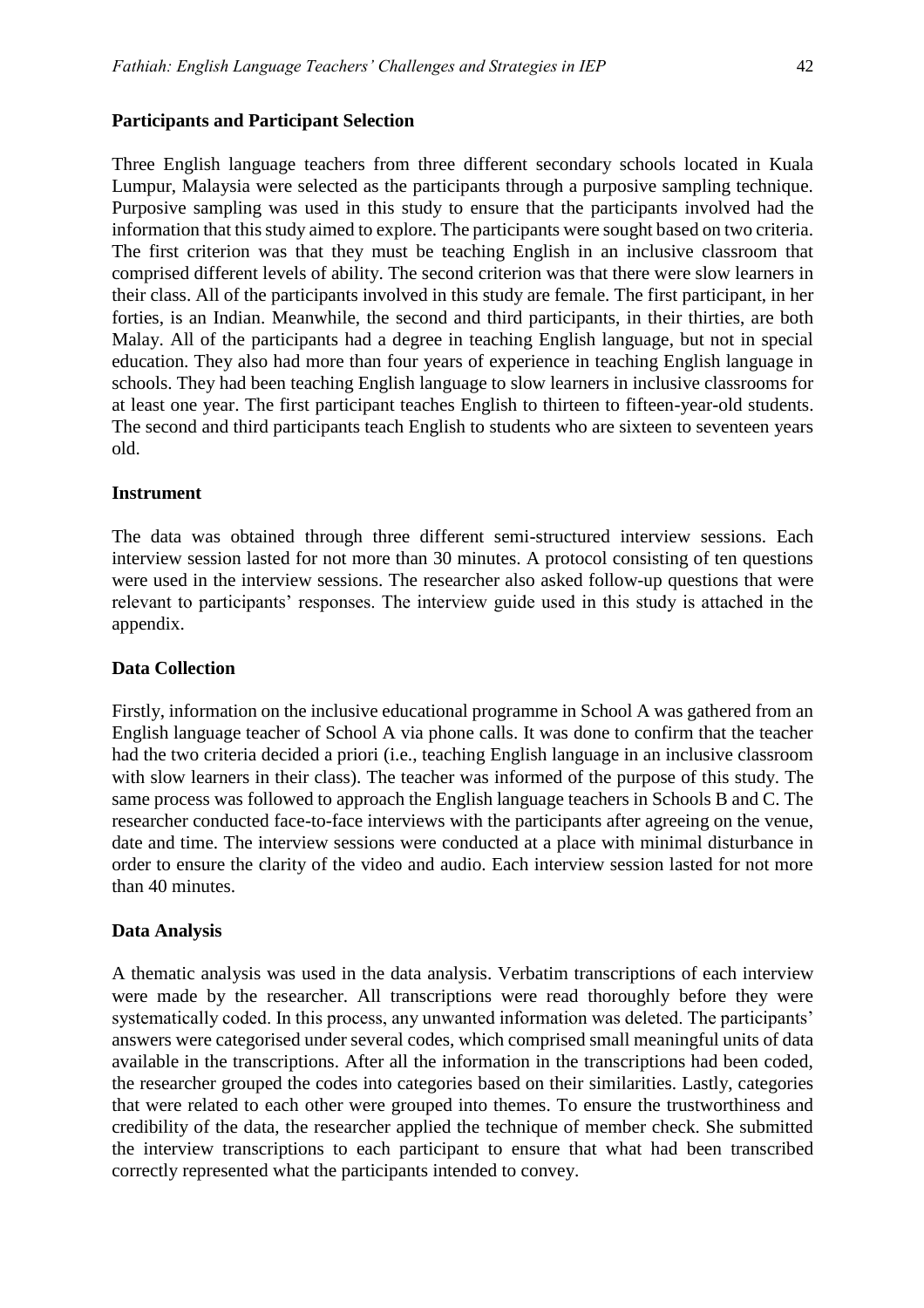## **FINDINGS**

## **Challenges Faced by English Teachers in Teaching Slow Learners in IEP**

Eleven categories emerged from the raw data of challenges faced by English teachers when teaching slow learners in IEP, and these were further categorized into two general themes, i.e. internal and external factors. They are presented in Table 1.

| Table 1                                                                  |  |
|--------------------------------------------------------------------------|--|
| Internal and External Challenges Faced by English Teachers When Teaching |  |
| Slow Learners in IEP                                                     |  |

| <b>Themes</b>           | Categories                                                                                                                                                                                                                 |
|-------------------------|----------------------------------------------------------------------------------------------------------------------------------------------------------------------------------------------------------------------------|
| <b>Internal Factors</b> | Student participation, student effort, students' academic<br>performance, identifying slow learners, students'<br>attention span, students' inability to understand<br>teachers' instructions, students' low learning rate |
| <b>External Factors</b> | Teaching process, training for teachers, classroom<br>setting, language barrier, parents' reluctance                                                                                                                       |

#### *Internal Factors*

The theme of internal factors refers to the challenges that the participants face in the IEP which are related to the slow learners' behavioral and cognitive problems. Seven types of internal factors were found in this study. The first internal factor is student participation. Both the first and the second participants faced this type of challenge. The first participant mentioned that some of the slow learners in her IEP refused to give responses and participate in some of the class activities. This can be deduced from the first participant's statement:

"But then, if they've to perform something like written works or come in front and talk about something, you know...it's difficult. It's difficult."

The second teacher pointed out that sometimes they simply refused to do the assigned tasks:

"Sometimes they refused to do work…"

The second type of internal factor is the lack of student's effort. The first participant also said slow learners' refusal to try to improve themselves is a challenge for her, as she has to ensure that slow learners have understood a lesson before proceeding to the next topic or lesson. The participant mentioned that:

"Then…emm...some students they still...they are same. They still don't want to do anything. That's difficult, I think."

Slow learners' academic performance is also another internal factor challenge found in this study. Both the first and second participants reported this challenge during the interviews. They pointed out that some of the slow learners performed poorly on their examinations. One of the participants said: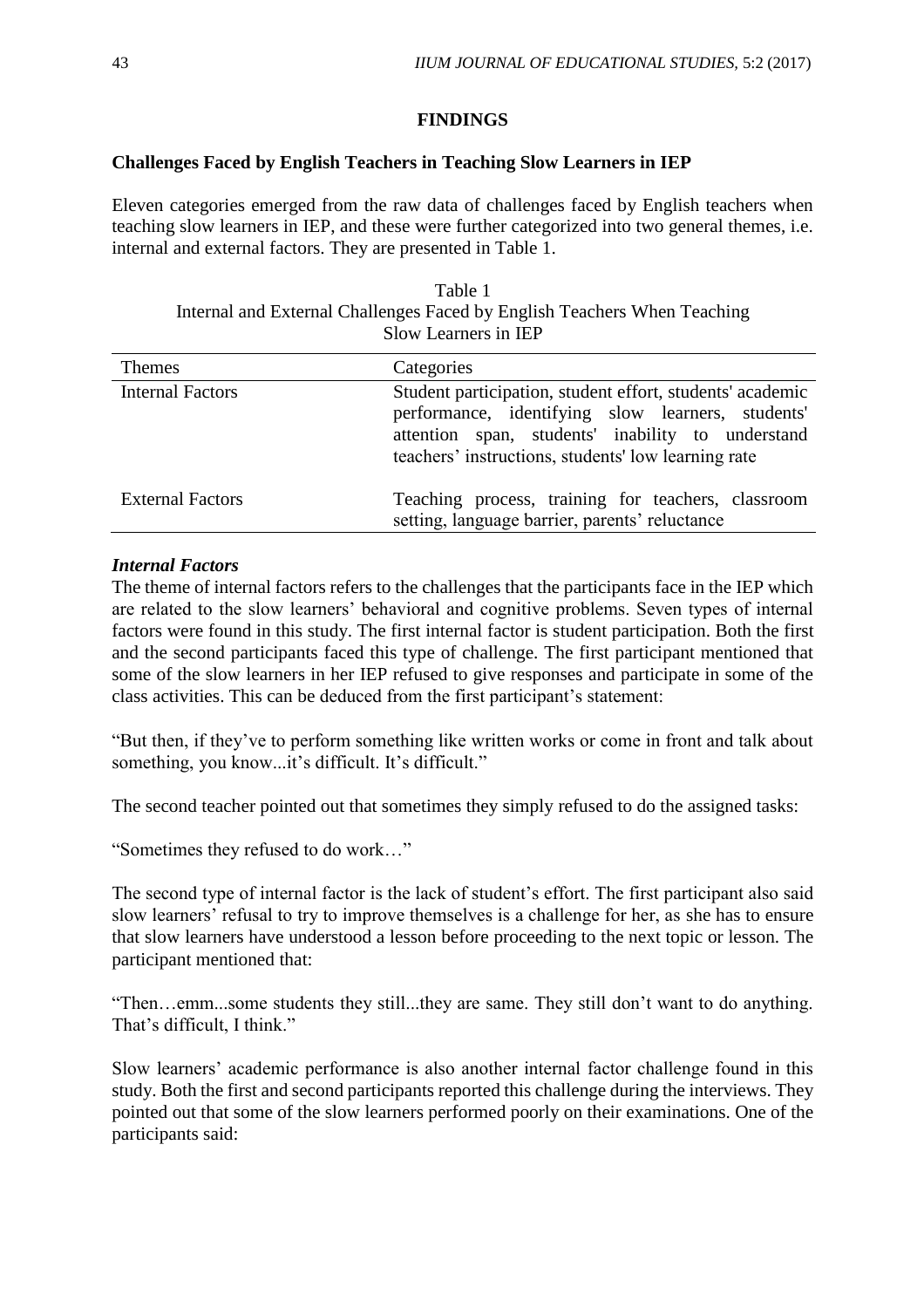"For example ... .emm...how to say...like writing composition...essay...they find it like...emm...very difficult, so they'll like leave the page empty. So, those are the challenges...great challenges actually."

This is challenging for the participants as they could not measure the students' level of understanding, and this does not meet the school requirements to ensure good results among students.

The next internal factor challenge found in this study is identifying slow learners in the inclusive classroom. The first and the second participants pointed out that it is difficult for them to identify slow learners in IEP because the inabilities of slow learners vary across individuals. One of the participants said:

"So, it is not to say that if a person is aaa...weak in English language, it doesn't mean that the student is also weak in others."

Another type of internal factor challenge found in this study is related to slow learners' attention span. The first participant mentioned that it is difficult for her as an English language teacher to sustain her slow learners' interest throughout the teaching and learning process. She said:

"As I said earlier, sustaining their interest, sustaining their time...in learning...for a longer period is definitely difficult."

The problem related to slow learners' ability to follow instructions is another type of internal challenge faced by the participants. The second and third participants reported that slow learners have problems in understanding the instructions given them. This is a challenge for the participants as they need to spend more time explaining the instructions in their class. As the third participant said:

"They are actually…they…they are not…aaa…into the task, they don't understand what they're supposed to do."

When slow learners do not understand what they have to do, they will do something else like talking to their friends, which disturbs the teaching and learning process.

The next internal challenge faced by the participants is slow learners' learning rate. This can be illustrated through one of the participants' statement:

"Because, normally, most of time, trust me…I'm being honest as a teacher, he's..he's left…a bit left."

She mentioned that slow learners in her IEP are left behind and she needs to carefully plan the lesson to cater to their needs.

# *External Factors*

External factor challenges faced by the participants refer to challenges in delivering lessons to slow learners in the inclusive classroom. The first type of external factor challenge is related to the teaching process. The participants had to spend more time to prepare teaching and learning materials and to discuss the lesson with the slow learners. These problems were reported by all participants in this study. As one of the participants said: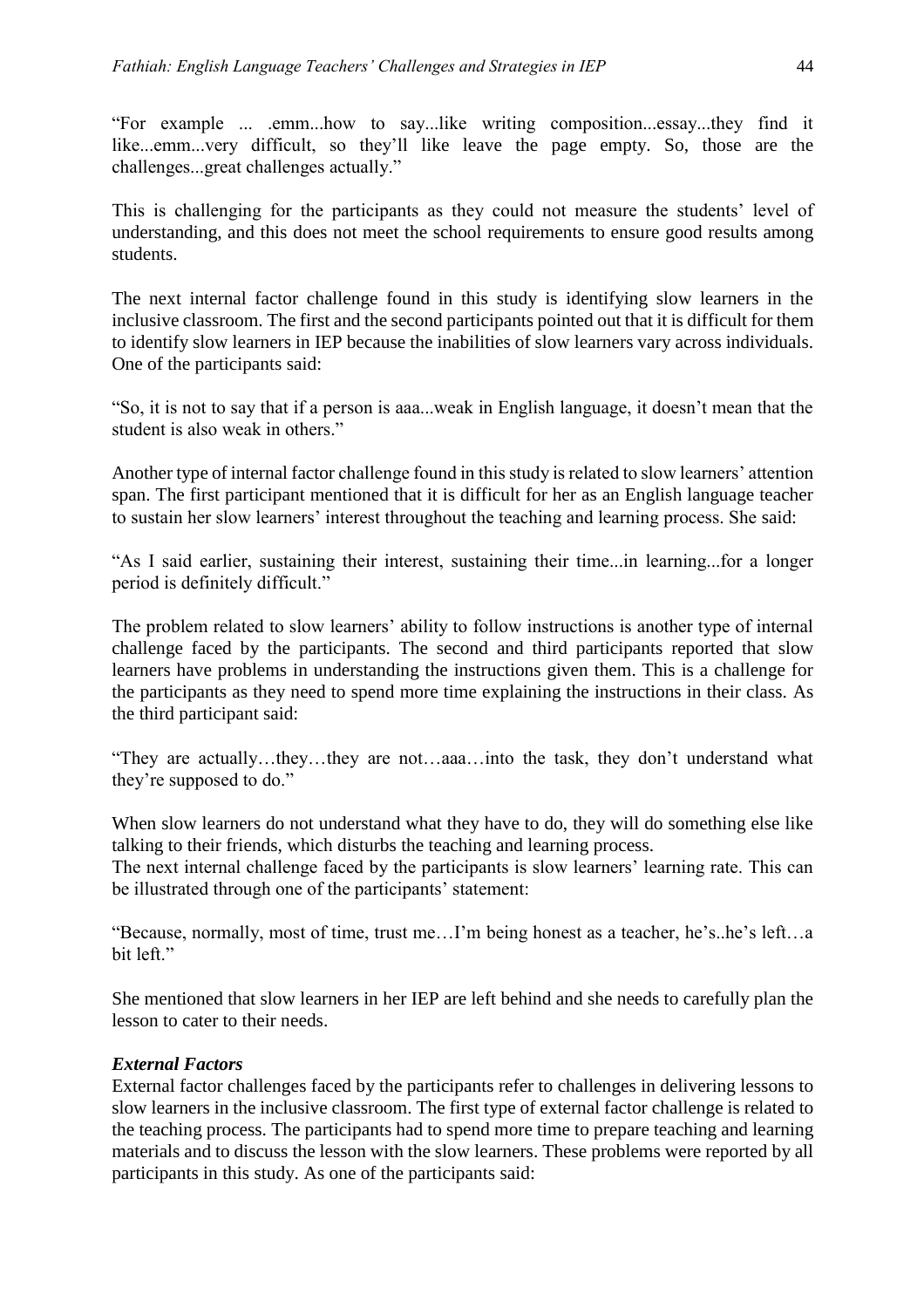"Of course Another external factor challenge is related to teacher training. The third participant mentioned that English language teachers who teach in IEP do not receive proper training in teaching students with SEN and thus they do not know the suitable way to teach these students. She said:

"So, I think need that, but…I would say, you know…they really need help because we're not trained to teach this kind of students."

An external problem of classroom setting was also found in this study. The mixed abilities and large class size caused difficulties for the participants in teaching English language to slow learners in the inclusive classroom. For example, one of the participants said:

"In one class, you have from advanced, medium to intermediate, to slow learners, of course it's gonna be a challenging task to do."

The next external problem found in this study is related to the language used. The first teacher mentioned that slow learners having a mother tongue other than English caused difficulties in classroom instruction. She added that some did not understand what was being said by her and thus she needed to spend more time in the class explaining a topic or lesson. The second and third participants also mentioned the same problem. The learners in their class did not understand English and thus did not understand what had been taught. As the third participant said:

"Because it's a rural area, even he's a Chinese student, but he can't even understand Malay. He hardly understands English."

Parents' reluctance is also another external problem found in this study. The first participant mentioned that some of the slow learners' parents do not acknowledge the learning problems faced by their children and they are reluctant to allow their children to be in the special education class. It can be illustrated through her statement below:

"Based on my experience for the past twenty four years of teaching... emm..sorry...many parents are reluctant to acknowledge that the kids are slow learners."

# **Coping Strategies Used by English Teachers in Teaching Slow Learners in IEP**

Seven categories emerged from the raw data on coping strategies used by English teachers in teaching slow learners in IEP and were further categorized into three general themes.

| Themes              | Categories                                           |
|---------------------|------------------------------------------------------|
| Teaching resources  | Technology, visual aids                              |
| Remedial activities | Enrichment tasks, spend more<br>time, give treatment |
| Teacher's skills    | Teaching approach, teaching<br>manner, attention     |

Table 2 Coping Strategies Used by English Teachers in Teaching Slow Learners in IEP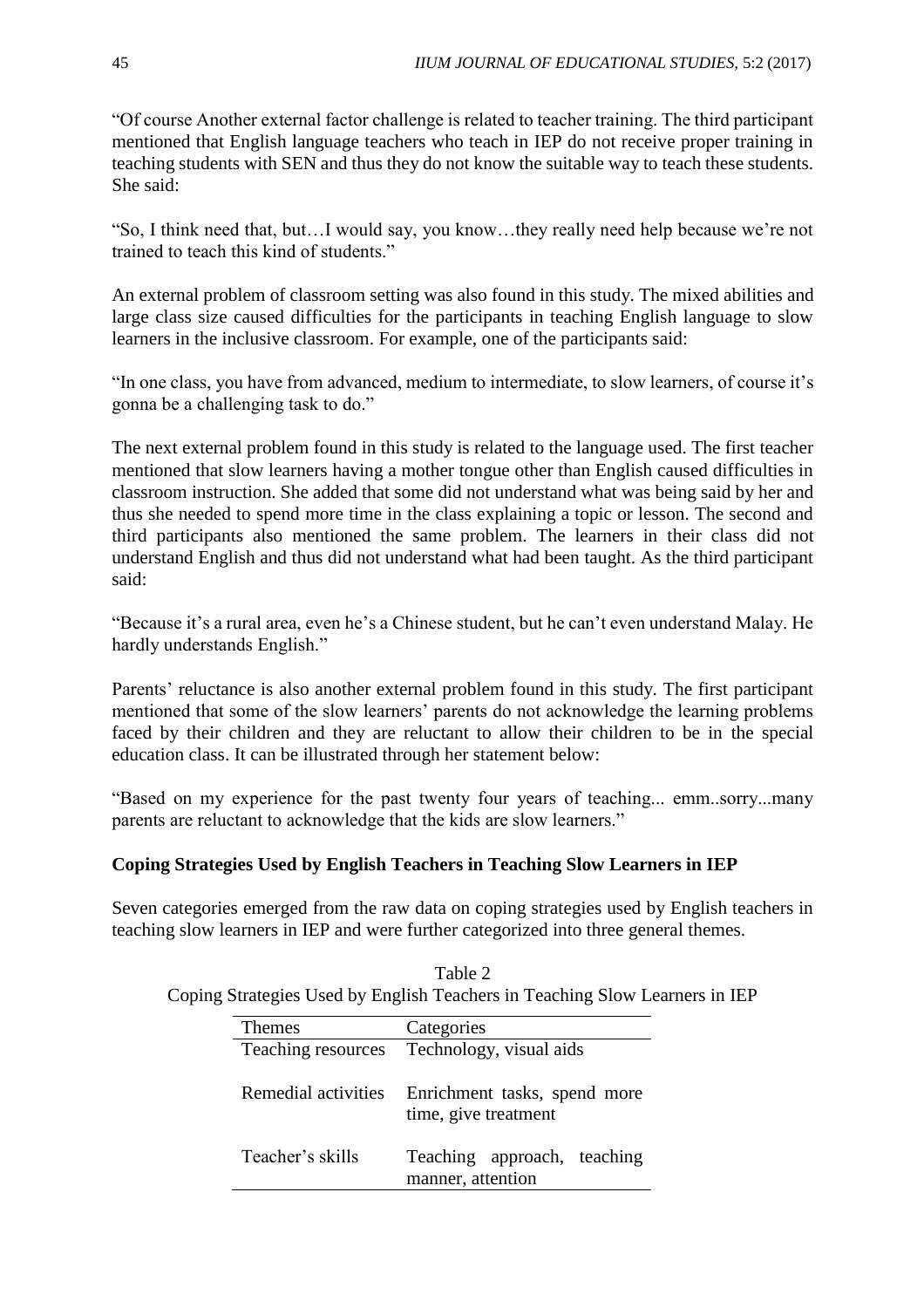#### *Teaching Resources*

The participants coped with the challenges by using varied teaching resources. They reported using two types of resources. The first and third participants used technology to attract their slow learners. As the first participant reported:

"For example, emm...I've taught students learning through songs, music...that capture them, you see."

The next type of teaching resource is visual aids. One of the participants used pictures when teaching English language to their slow learners. She said:

"And I help them with certain guidance works, pictures..."

#### *Remedial Activities*

Remedial activities refer to the additional activities that the participants do with their slow learners in IEP. In order to cope with the mentioned challenges, the first and third participants provide remedial activities to their slow learners. There are three types of remedial activities practiced by the two participants. The first type of remedial activity is enrichment activities. The first participant gives extra exercises to slow learners in her class, especially when they are going to sit for their examinations. The first participant said:

"So, usually to train them towards the end of the examination, what I do...I give them practices after each skill...ahaa...each skill."

Another remedial activity is spending more time with slow learners. The third participant used her students' free time to explain further about a particular lesson to her slow learners, while the first participant gave extra classes. She said:

"It is a bit of a sacrifice on my part...For example, during my recess time, I call those students who are interested to do extra work. They come to my room."

The third participant also gave focus group treatment to her slow learners, frequently spending specific time with her slow learners to help them. She said:

"What do I normally do, yeah, call the person individually."

#### *Teacher Skills*

The next coping strategy is related to the participants' teaching skills. There are two types of teaching skill found in this study. The first type is teaching approach and is found in all of the three participants. The second participant for example, always focuses on her slow learners first in a lesson. As she said:

"You know, when we go to class, we tackle them first."

The first participant on the other hand, emphasizes that she always gives feedback to her slow learners. This can be illustrated in the following statement:

"After that, when they give you the task, like written works etc, like examinations, the teachers should have some kind of feedbacks and reaching up the students after the class."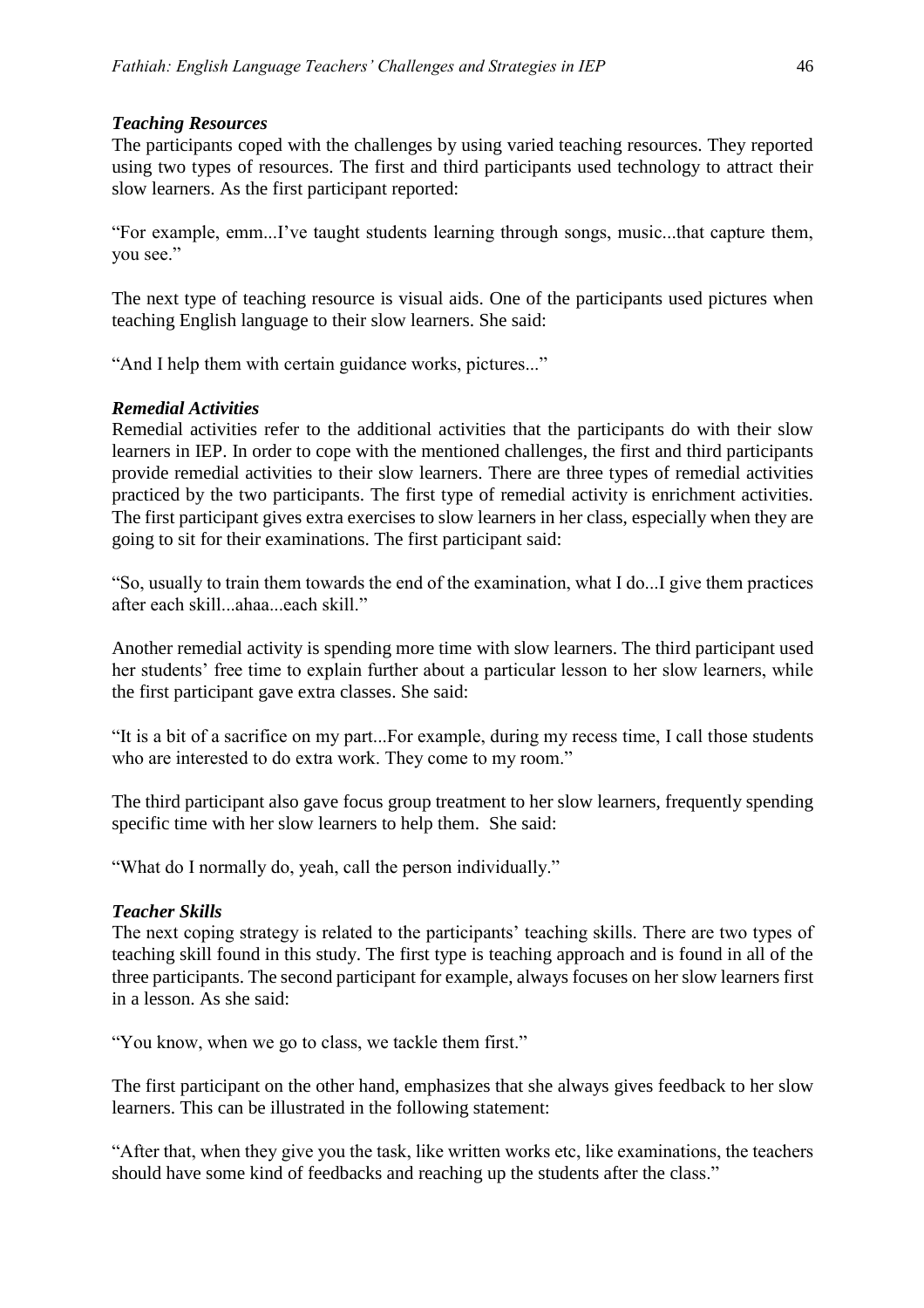The next type of teacher skill is related to teaching manner. This coping strategy is used by both the first and third participants. The first participant uses pleasant words when talking to her slow learners. She said:

"And even sometimes you tell to do, you have to be too nice to them. "Akaak, tolong buat"...You know?"

The third participant says in order to cope with the challenges she always has positive perceptions towards her slow learners. She says it is important for her to believe in her students. As she said:

"But the most important thing, you've got to believe in the students."

## **DISCUSSION**

The findings show that there are various types of challenges faced by the participants in teaching English language to slow learners in the inclusive classroom. One of the types of challenges faced by participants in this study is internal factor challenges. This type of challenge is related to students' learning abilities. It was found that slow learners' reluctance to get involved in classroom activities causes difficulties to the participants. Zuki and Rahman (2016), on the other hand, found over involvement and isolation of autistic students are the challenges that their participants face in teaching autistic students in the inclusive classroom. Internal factor challenges such as slow learners' academic performance and participation in classroom activities were also found in the study conducted on challenges in teaching students with literacy and numeracy problems (Mumpuniarti, 2017).

On the other hand, the findings on internal factor challenges are opposite to the findings found in studies conducted by Vorapanya, Sermsap, Dunlap, and Diane (2014), Thwala (2015) and Gandiya (2016) on challenges faced by teachers of special need students. Their respondents and participants did not reveal any internal challenges in teaching students with SEN in inclusive education. There were only external challenges found in their studies. Differences in educational contexts might explain the different findings found in their study. External challenges were found in many studies on inclusive education. Large class size and lack of teaching resources, for example, were also found in the studies conducted by Zuki and Rahman (2016), Thwala (2015) and Gandiya (2016). Also, the external factor challenge related to lack of training was also widely discussed in many studies on teachers' challenges in teaching students with SEN in inclusive education (e.g. Sharma, Forlin, Deppeler and Guang-xue, 2013; Mangope, Mannathoko and Kuyini, 2013; Thwala, 2015). Opposite to current findings, the study conducted by Vorapanya, Sermsap, Dunlap, and Diane (2014) in the Thai educational context found that lack of financial support was also one of the challenges that teachers of students with SEN faced.

In regard to the context of teaching English language, the language barrier is a challenge for the participants as slow learners are not able to understand English as it is not their mother tongue. It was also one of the environmental problems found in study conducted by Zuki and Rahman (2016). They mentioned that some of the autistic students do not understand the main languages used in the classroom. External challenges faced by the participants in the present study are in line with what is emphasized in Feuerstein's MLE theory. Tzuriel (2001) explained Feuerstein's three main viewpoints. One of his viewpoints is he agrees that an individual's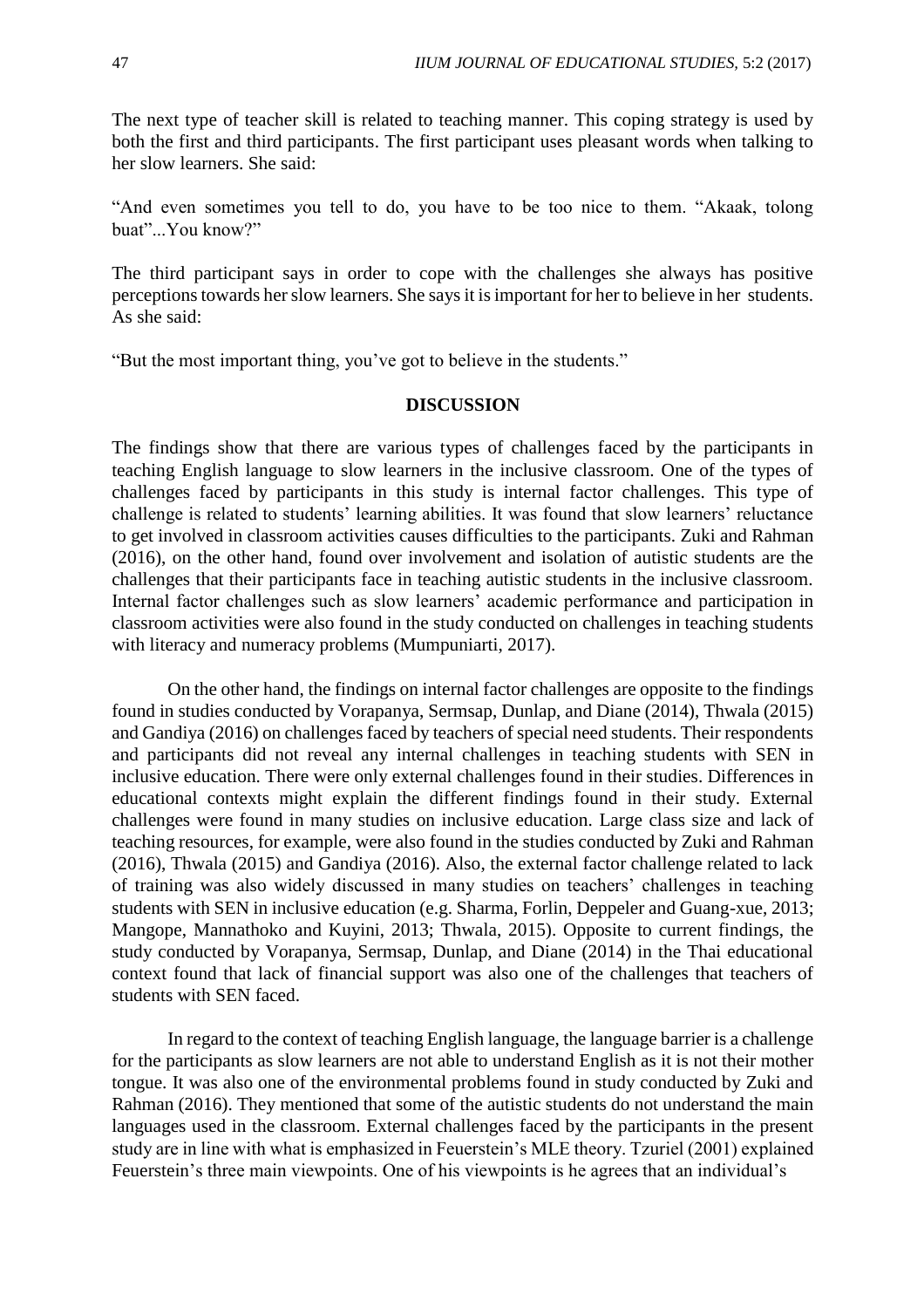cognition is modifiable and adaptable to demands from the environment. In other words, environment to some extent is related to an individual's cognition. The importance of environment in a mediation process, therefore explains why the teachers faced challenges that are related to external factors.

Challenges in teaching English language to slow learners in inclusive classrooms do not stop the English teachers from teaching the language to the students. They used many strategies to cope with the challenges. Using technology and other visual aids are among the coping strategies reported by the participants. These strategies are in line with the findings found in Mumpuniarti's (2017) study. Using technology is also similar to what was reported by music teachers teaching student with special needs (Manning, 2016). However, other studies revealed different findings. Paul-Fitzpatrick's (2014) study on mainstream teachers teaching students with LDs, for example, did not find the coping strategy of varying teaching resources.The participants in this study also provided enrichment activities, special treatment, and spent more time with their slow learners. Similarly, studies conducted by Paul-Fitzpatrick (2014) also found that teachers of students with LDs exposed the students to literacy programmes as one of the teaching strategies. Kocyigit and Artar (2015), on the other hand, found that their participants did not provide remedial activities to their visually impaired students, but used support from parents and friends as their coping strategy. Likewise, the strategy of peer support was also found in Uzair-ul-hassan, Hussain, Parveen, and Souza (2015). Both the coping strategies of varying teaching resources and providing remedial activities are related to Feuerstein's MLE theory. Feuerstein emphasized that in a process of modification, mediated experiences are more beneficial than those that are unmediated.

In addition, the participants also emphasized that they used their teaching skills as their coping strategies. In line with the findings, participants in Wong and Chik (2016) also reported that they used smaller steps and slower pace in teaching music to students with SEN. The current study's findings also revealed that the participants used coping strategies that are related to their teaching manner. They talk to their slow learners using polite and pleasant words and this is similar to one of the coping strategies found in Mumpuniarti. However, the coping strategy of using pleasant words was not found in a study conducted by Udoba (2014). The researcher found that teachers of students with developmental disability use help from parents and guardians, friends, small groups, picture drawings, and positive reinforcement in order to cope with the challenges of teaching the students in inclusive classrooms. The use of the teaching skill coping strategy is also emphasized in Feuerstein's MLE theory. Feuerstein indicated that cognitive development of an individual is also influenced by the quality of interaction between an individual and the environment through an "intentional human being" (Seng, 2003). Seng (2003) defined "intentional human being" in Feuerstein's MLE theory as the teacher.

#### **CONCLUSION**

This study has revealed some interesting findings on English language teachers' challenges in teaching slow learners in inclusive classrooms. First, the study finds that there are various types of challenges faced by the English language teachers in inclusive classrooms. There are both internal and external challenges. Lack of participation from students, poor academic performance, identifying the slow learners, slow learners' low attention span, and slow learners' low learning rate are the challenges related to internal factors. These challenges are mainly due to the slow learners' low cognitive ability, which leads to some learning problems.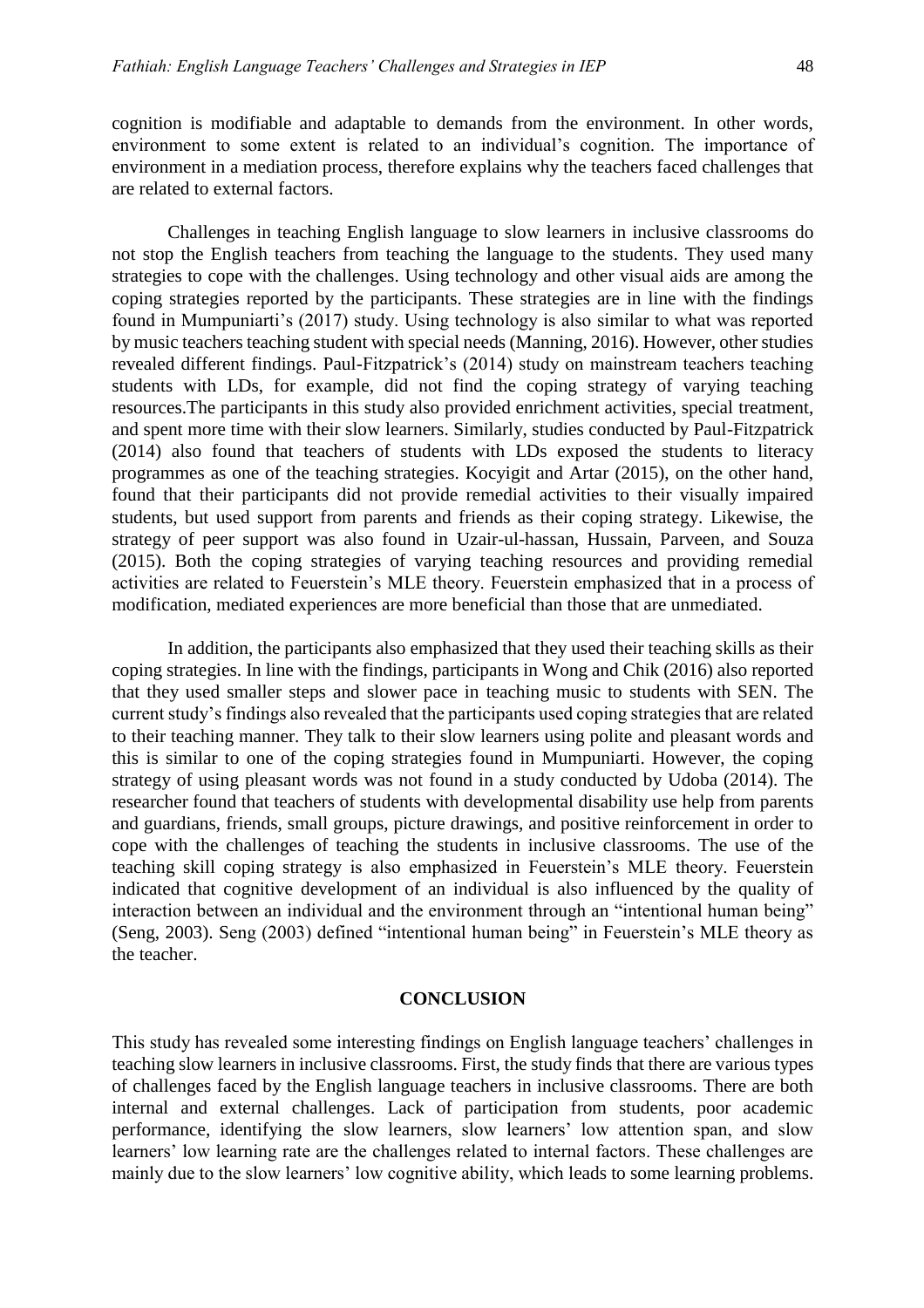In addition, lengthy teaching process, lack of teacher training, improper class setting, language barrier, and parents' reluctance are the external challenges. Language barrier can be considered as a double-barrelled challenge because English language teachers not only have to ensure slow learners understand a particular lesson, but also the language used. The findings also provide insight to other teachers on the realities of teaching slow learners in inclusive classrooms so that they can be well prepared to teach slow learners. Most importantly, they show that English language teachers are still struggling to teach slow learners in inclusive classrooms. It is therefore important for education stakeholders to take necessary actions to overcome the challenges. It is suggested that mainstream teachers teaching slow learners be given proper training to teach these students. A conducive classroom setting should also be available to ensure effective teaching and learning.

In addition, coping strategies used by the participants were also highlighted in this study. The coping strategies found in this study support what Feuerstein emphasised in his MLE theory. He proposed that mediation is important for students to fully benefit from either formal or informal learning (Seng, 2003). The use of various teaching resources, initiatives to provide remedial activities to slow learners, and good teaching skills show how mediation can be used with slow learners. The coping strategies used by the participants give some guidance to other teachers in teaching slow learners. However, this study is only a preliminary study, which only focuses on a small number of teachers in Kuala Lumpur, Malaysia. Hence, additional research is needed to explore the challenges that English language teachers from other contexts face in teaching slow learners in inclusive classrooms. Undoubtedly, many improvements could be made by parents, teachers, and education stakeholders to ensure successful learning for all students.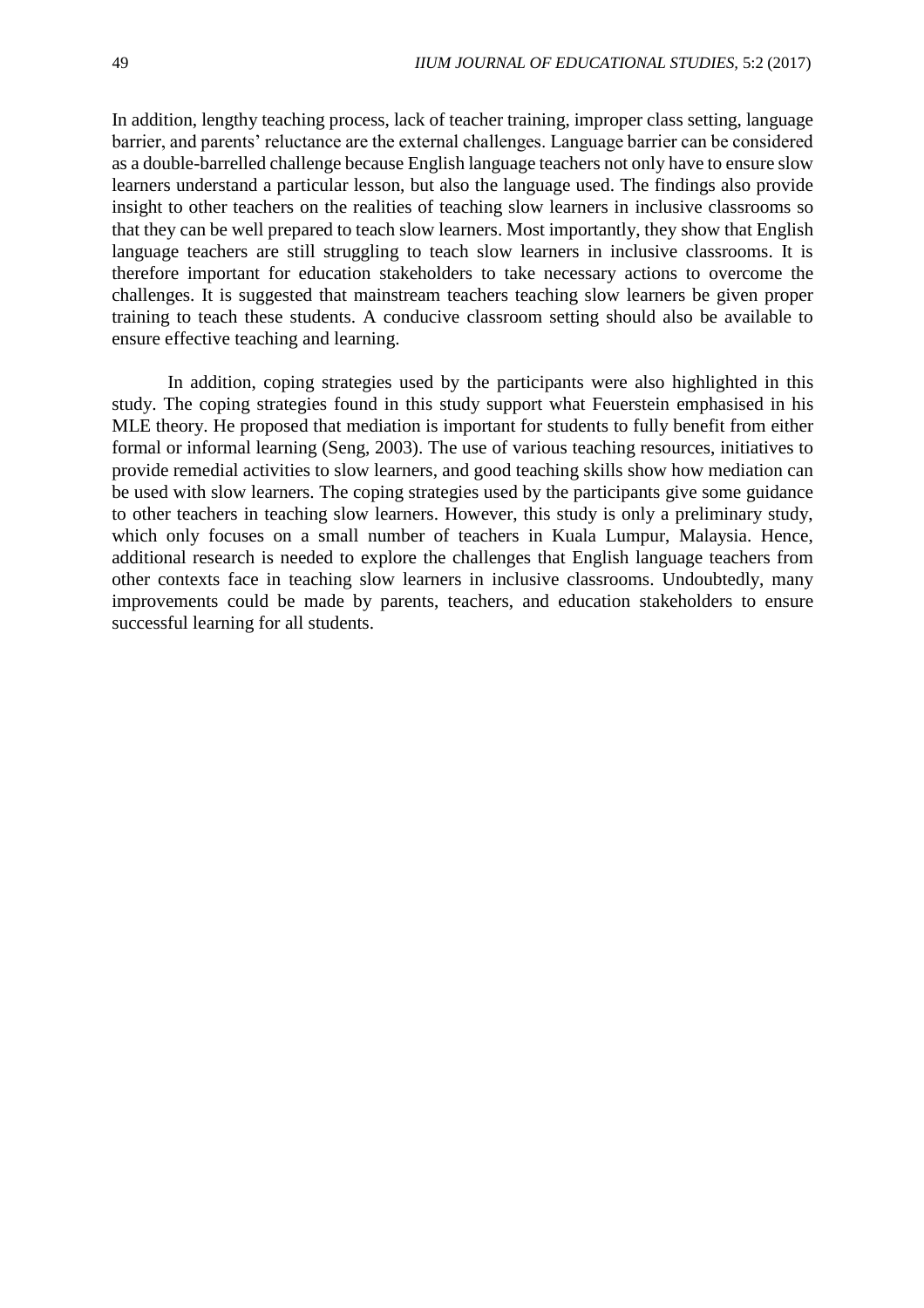#### **REFERENCES**

- Abdollah, N., Ahmad, W.F.W. & Akhir, E.A.P. (2010). Multimedia courseware for slow learners: A preliminary analysis. *In Information Technology (ITSim), 2010 International Symposium in (*Vol. 1, pp. 1-6). IEEE. Retrieved from http://ieeexplore.ieee.org/document/5561365/
- Abdollah, N., Ahmad, W.F.W. & Akhir, E.A.P. (2012). Development and usability study of multimedia courseware for slow learners: 'Komputer saya'. In *Computer & Information Science (ICCIS), 2012 International Conference on* (Vol. 2, pp. 1110-1114). IEEE. Retrieved from http://ieeexplore.ieee.org/stamp/ stamp.jsp?arnumber= 6297192
- Alias, R., Alias, N. A., Ibrahim, A. B., & Jalaluddin, J. (2013). Proposed technology solutions for Special Educational Needs (SEN) learners: Towards inclusive education in Malaysian universities. *International Journal of Information and Education Technology, 3*(2), 206.
- Arini, F.D., Choiri, A.S. & Sunardi. (2017). The use of comic as a learning aid to improve learning interest of slow learner student. *European Journal of Special Education Research, 2*(1), 71-78. Retrieved from https://oapub.org/edu/index.php/ejse/article/ view/415
- Bandu, S.H. & Jelas, Z.M. (2012). The IEP: Are Malaysian teachers ready? *Procedia – Social and Behavioral Sciences 47*, 1341-1347. Retrieved from https://www.researchgate. net/profile/Sitti\_Bandu/publication/271880985\_The\_IEP\_Are\_Malaysian\_Teachers\_ Ready/links/563f69a208ae8d65c0150ce4/The-IEP-Are-Malaysian-Teachers-Ready.pdf
- Borah, R. R. (2013). Slow learners: role of teachers and guardians in honing their hidden skills. *International Journal of Educational Planning & Administration, 3*(2), 139-143. Retrieved from https://www.ripublication.com/ijepa/ijepav3n2\_04.pdf
- Chimhenga, S. (2017). Teaching learners with reading difficulties in an inclusive setup in Zimbabwe: challenges and solutions. *IJRDO-Journal of Educational Research, 2*(2), 168-179. Retrieved from http://www.ijrdo.org/International-Journal-of-Research-&- Development-Organisationpdf/Journal%20of%20Educational%20Research/February-2017/Educational%20Research-February-2017-13.pdf
- Gandiya, B.T. (2016). Challenges faced by lecturers in implementing inclusive education in tertiary education: a case of Botho university. Retrieved from http://repository. bothouniversity.ac.bw/buir/bitstream/handle/123456789/168/Bernard%20Inclusive%2 0Education%20(1).pdf?sequence=1
- Hadi, F.R. (2016). Proses pembelajaran matematika pada anak slow learners (lamban belajar). *Premiere Educandum, 6*(1), 35-41. Retrieved from http://ejournal.unipma.ac.id/ index. php/PE/article/view/295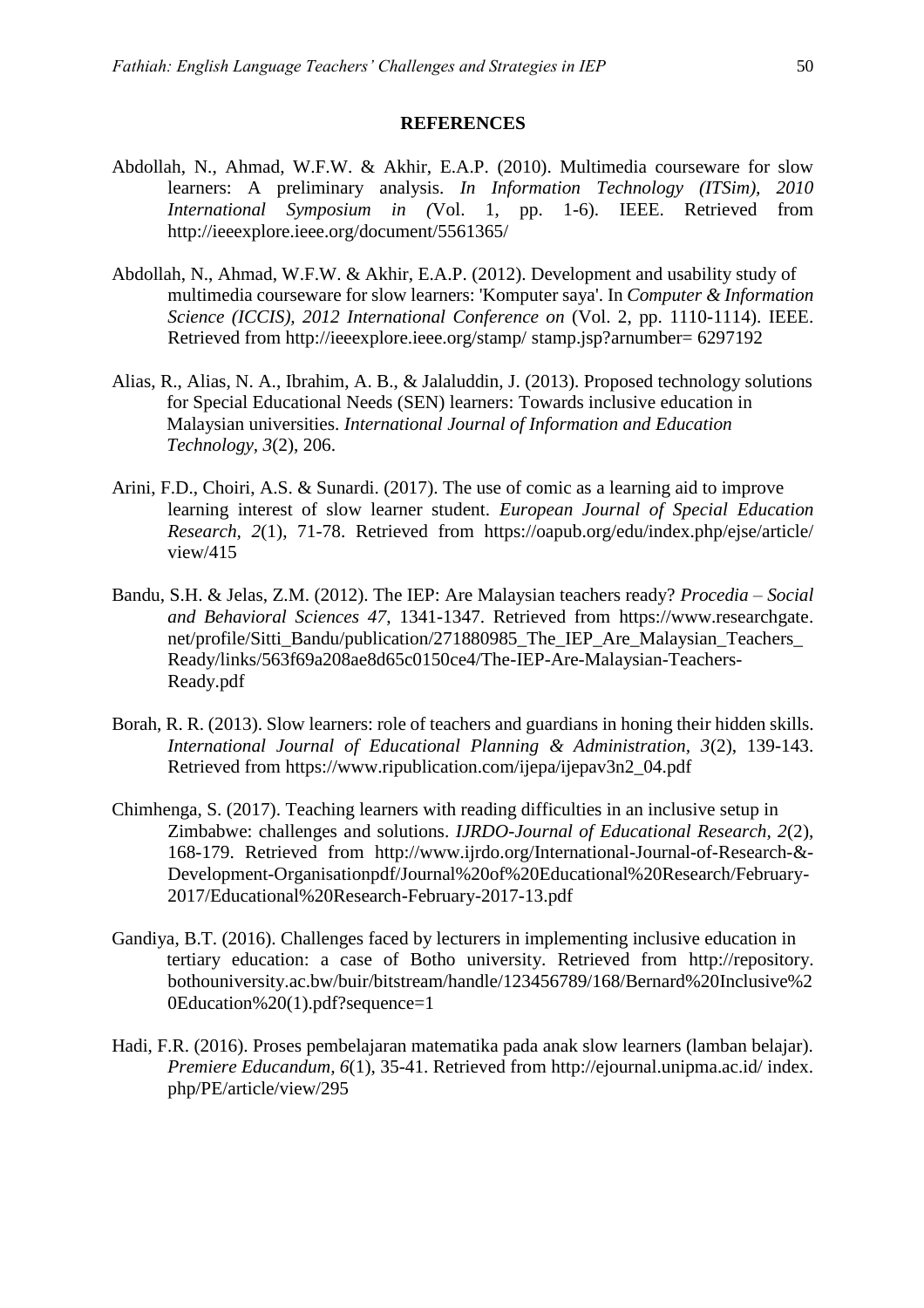- Jelas, Z.M. & Ali, M.M. (2014). Inclusive education in Malaysia: Policy and practice. *International Journal of Inclusive Education, 18*(10), 991-1003. Retrieved from https://www.researchgate.net/publication/254242626 Inclusive Education in Malays ia\_Policy\_and\_Practice
- Kocyigit, N. & Artar, P. S. (2015). A challenge: teaching English to visually-impaired learners. *Procedia - Social and Behavioral Sciences, 199,* 689 – 694. Retrieved from http://www.sciencedirect.com/science/article/pii/S1877042815046182
- Malik, N. I., Rehman, G. & Hanif, R. (2012). Effect of academic interventions on the developmental skills of slow learners. *Pakistan Journal of Psychological Research, 27*(1), 135-152. Retrieved from http://www.pjprnip.edu.pk/pjpr/index.php/pjpr/article/ viewFile/37/29
- Mangope, B. & Kuyini, A. B. (2013). Pre-service physical education teachers and inclusive education: attitudes, concerns and perceived skill needs. *International Journal of Special Education, 28(3),* 82-91. Retrieved from https://files.eric.ed.gov/fulltext/ EJ1024424.pdf
- Manning, I. (2016). Music for all: Supporting students with special needs in the music classroom. Retrieved from https://tspace.library.utoronto.ca/bitstream/1807/72239/1/ Manning\_Ilana\_R\_201606\_MT\_MTRP.pdf
- Ministry of Education Malaysia. (2013a). *Malaysia education blueprint 2013-2025 pre-school to post school education.* Retrieved from http://www.moe. gov.my/images/dasarkpm/articlefile\_file\_003108.pdf
- Ministry of Education Malaysia. (2013b). *Special education division ministry of education Malaysia,* 1-29. Retrieved from https://www.moe.gov.my/images/Bahagianpendidikan-khas/Program-Pendidikan-Inklusif/ circularfile\_file\_001162.pdf
- Mirani, S., & Chunawala, S. (2015). Teachers' perceptions of dealing with mixed ability classrooms. 43-50. Retrieved from https://www.researchgate.net/publication/ 29251 3387\_Teachers' Perceptions\_of\_Dealing\_with\_Mixed\_Ability\_Classrooms
- Mumpuniarti. (2017). Challenges faced by teachers in teaching literacy and numeracy for slow learners. *Journal of Sustainable Development, 10(3),* 243-248. Retrieved from http://www.ccsenet.org/journal/index.php/jsd/article/view/65215/37306
- Nasir, M.N.A. & Efendi, A.N.A.E. (2016). Special education for children with disabilities in Malaysia: Progress and obstacles. *Malaysian Journal of Society and Space, 12*(10), 78- 87. Retrieved from http://www.ukm.my/geografia/images/upload/9.geografia-ogos16 muhdnadhir-edam.pdf
- Paul-Fitzpatrick, A. (2014). *Implementing teaching strategies to students with difficulties in learning in a mainstream inner city school - Teachers' experiences.* (Doctoral dissertation, University of the West Indies, Saint Augustine, Trinidad and Tobago). Retrieved from http://uwispace.sta.uwi.edu/dspace/handle /2139/ 39812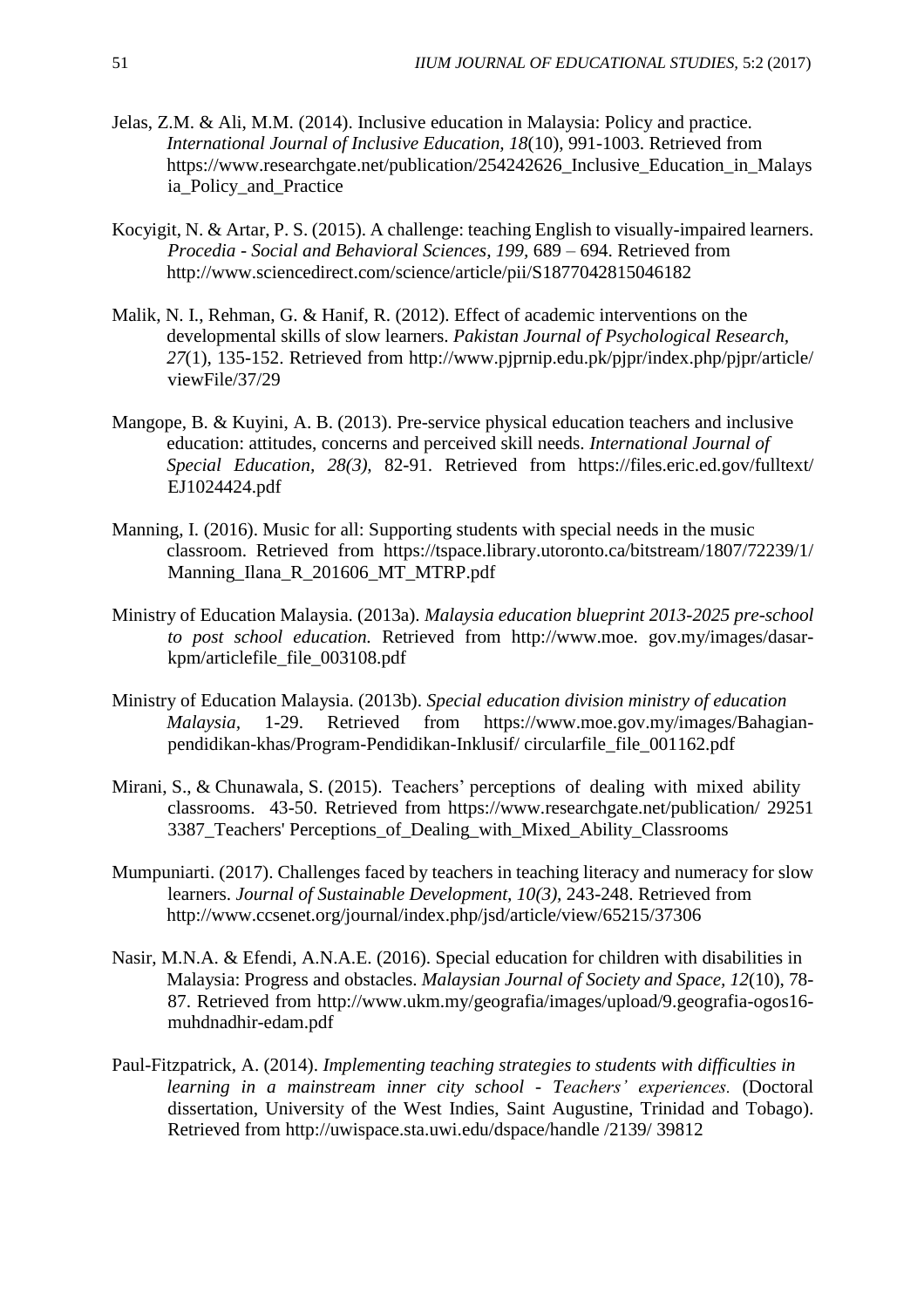- Paul, P. B. (2016). Coping with slow learners. *International Journal of Management and Applied Science, 2*(12), 56-58. Retrieved from http://www.iraj.in/journal/journal\_file /journal\_pdf/-148490664556-58.pdf
- Presseisen, B. Z. & Kozulin, A. (1992). Mediated learning-- the contributions of Vygotsky and Feuerstein in theory and practice.
- Seng, T. O. (2003). Mediated learning and pedagogy: applications of Feuerstein's theory in twenty-first century education. *REACT, 22*(1), 53-63.
- Sharma, U., Forlin, C., Deppeler, J. & Guang-xue, Y. (2013). Reforming teacher education for inclusion in developing countries in the asia-pacific region. *Asian Journal of Inclusive Education, 1(1),* 3-16. Retrieved from http://ajie-bd.net/wp-content/uploads/ 2016/08/ sharma.pdf
- Shaw, S. R. (2010). Rescuing students from the slow learner trap. *Principal leadership*, *10*(6), 12-16. Retrieved from https://eric.ed.gov/?id=EJ894654
- Tzuriel, D. (2001). The Mediated Learning Experience (MLE) theory. *Dynamic Assessment of Young Children.* New York, NY: Plenum Publishers.
- Udoba, H. A. (2014). *Challenges faced by teachers when teaching learners with developmental disability.* (Master's thesis, University of Oslo, Oslo, Norway). Retrieved from https://www.duo. uio.no/bitstream/handle/10852/42438/Master-thesis-Humphrey-2-2. pdf ? sequence =1
- Uzair-ul-hassan, M., Hussain, M., Parveen, I. & Souza, J.D. (2015). Exploring teachers' experiences and practices in inclusive classrooms of model schools. *Journal of Theory and Practice in Education, 11(3),* 894-915. Retrieved from http://eku.comu.edu.tr/ article/view/5000086275
- Vorapanya, S. & Dunlap, D. (2014). Inclusive education in Thailand: Practices and challenges. *International Journal of Inclusive Education*, 18(10), 1014-1028. Retrieved from https://eric.ed.gov/?id=EJ1037654
- Wong, M. W. Y., & Chik, M. P. Y. (2016). Teaching students with special educational needs in inclusive music classrooms: Experiences of music teachers in Hong Kong primary schools. *Music Education Research, 18(2),* 195-207. Retrieved from https://repository. hkbu.edu.hk/cgi/viewcontent.cgi?article=3962&context=hkbu\_staff\_publication
- Yadav, R. (2016). The impact of compensatory teaching to slow learners and improve their hidden skills. *New Man International Journal of Multidisciplinary Studies, 3*(8), 74-79. Retrieved from http://www.newmanpublication.com/admin/issue/ Articale/15% 20New%20Man%20Publication%20NMIJMS%20August%202016\_www.newmanpu blication.pdf
- Zuki, N.H.M. & Rahman, N.S.N.A. (2016). Challenges Malaysian teachers face in the inclusion of autistic students in the normal classroom. *Journal of Education and Social Sciences, 4*, 33-41. Retrieved from http://jesoc.com/wp-content/uploads/ 2016/08/Edu-30.pdf